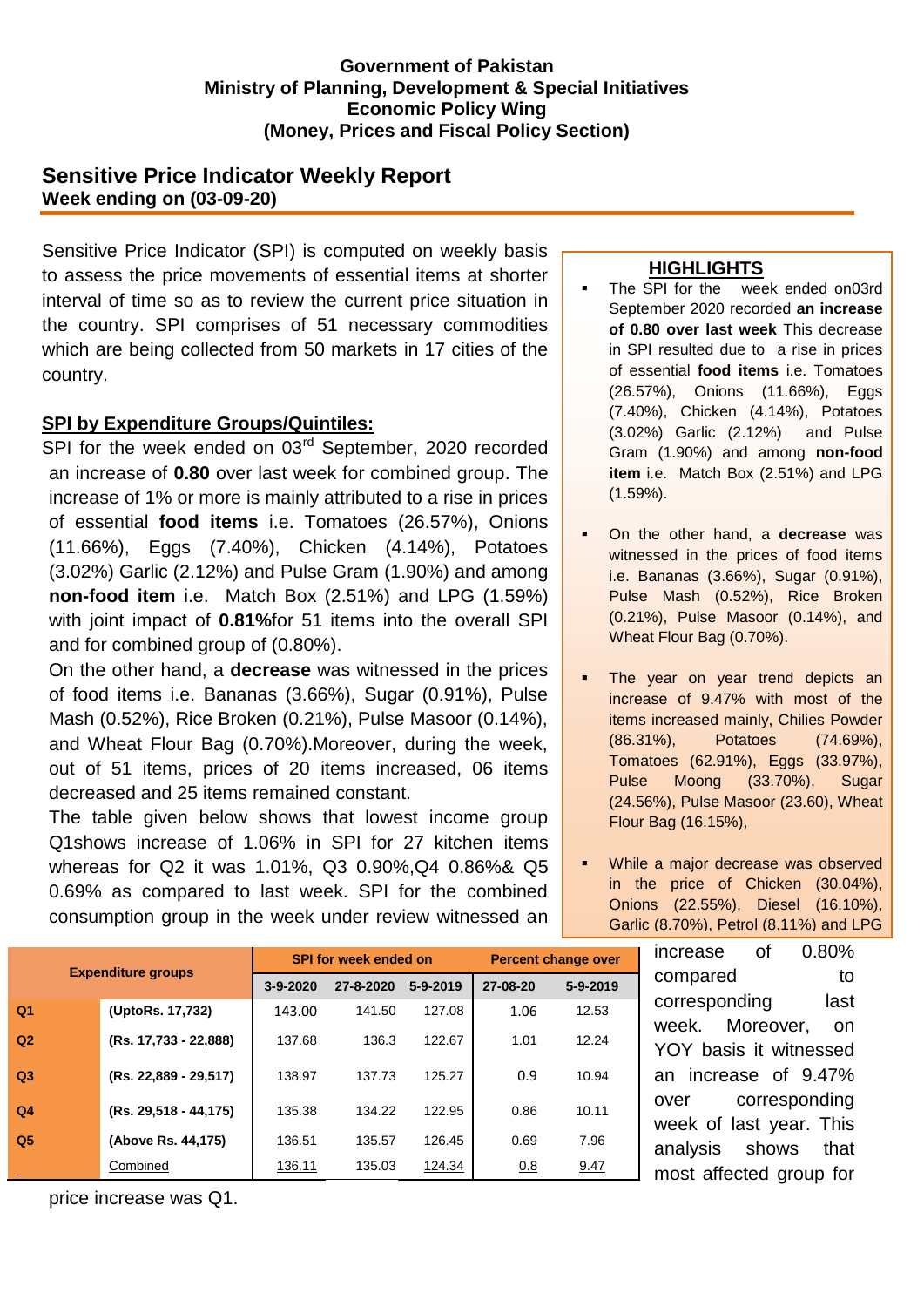## **Analysis of Weekly SPI for 27 kitchen items**

For the week ended on 03<sup>rd</sup> ,September, an increasing impact of 1.37% was witnessed in combined group over last week for 27 kitchen items due to increasing price impact of Milk Fresh (0.08%), Eggs Hen (0.17%), Cooking Oil 5liter tin (0.02%),Potatoes (0.12%), Onions (0.43%), Tomatoes(0.55%) and Garlic (0.04%). Whereas, declining price impact on WoW basis in Combined group was witnessed in Wheat Flour Bag(0.02%), Rice Basmati Broken (0.01%),bananas (0.02%), and Sugar Refined (0.04%).Similarly, lowest income group recoded

an increase of 1.66% in price impact over last week as increasing price impact was observed in Chicken (0.05%), eggs (0.12%), Cooking Oil 5liter tin (0.01%),Potatoes (0.19%),Onions (0.60%),Tomatoes (0.71%) and Garlic (0.04%).

On year on year basis, combined group witnessed a rising impact of 13.45% which is attributed to increase in price impact of kitchen items i.e. Wheat Flour Bag (1.02%)

| <b>Price Comparison of Major Kitchen Items (Combined Group)</b> |                      |               |            |          |  |  |
|-----------------------------------------------------------------|----------------------|---------------|------------|----------|--|--|
| Sr. No                                                          | <b>Items</b>         | <b>Prices</b> |            |          |  |  |
|                                                                 |                      | 03-09-2020    | 27-08-2020 | 05-09-19 |  |  |
| 1                                                               | <b>Wheat Flour</b>   | 1025.25       | 1028.2     | 886.32   |  |  |
| $\overline{2}$                                                  | <b>Rice Basmati</b>  | 88.29         | 88.52      | 83.05    |  |  |
| 3                                                               | <b>Mutton</b>        | 1019.04       | 1019.04    | 919.24   |  |  |
| 4                                                               | <b>Chicken Farm</b>  | 126.82        | 124.53     | 181.70   |  |  |
| 5                                                               | <b>Milk Fresh</b>    | 104.85        | 104.82     | 91.50    |  |  |
| 6                                                               | Eggs Hen             | 127.54        | 119.36     | 93.77    |  |  |
| $\overline{7}$                                                  | <b>Cooking Oil</b>   | 1251.83       | 1246.82    | 1141.32  |  |  |
| 8                                                               | <b>Pulse Gram</b>    | 138.94        | 138.19     | 131.04   |  |  |
| 9                                                               | <b>Pulse Moong</b>   | 228.72        | 229.58     | 170.35   |  |  |
| 10                                                              | <b>Potatoes</b>      | 68.78         | 66.91      | 40.85    |  |  |
| 11                                                              | <b>Sugar Refined</b> | 94.92         | 95.57      | 76.68    |  |  |
| 12                                                              | <b>Tomatoes</b>      | 83.57         | 63.33      | 49.95    |  |  |
| 13                                                              | <b>Onions</b>        | 53.31         | 44.64      | 65.75    |  |  |

Rice Basmati Broken (0.15%), Milk Fresh (4.45%), Eggs Hen Farm (0.80%), Potatoes (1.89%), Sugar Refined (1.31%), Chillies Powder (1.49%), Potatoes (1.97%), Beef(0.91%), Mutton (0.53%), Cooking Oil Dalda 5litre tin (0.56%), Vegetable Ghee 1kg Pouch(0.42%), Tomatoes (1.03%), however, a declining price impact was shown in ChickenFarm(2.16%),Onions(0.70%),and Garlic (0.07%). For the Q1 price impact on YOY basis was 16.29 % which is more than the combined group.

### **Consumer Prices Of Essential Kitchen Items in Different Cities**

| Sr.<br><b>No</b> | <b>Units</b>                             | <b>Islamabad</b> | <b>Rawalpindi</b> | Lahore  | <b>Karachi</b> | Quetta  | <b>Peshawar</b> |
|------------------|------------------------------------------|------------------|-------------------|---------|----------------|---------|-----------------|
|                  | Wheat Flour Bag 20kg                     | 867.42           | 862.64            | 860.00  | 1338.93        | 1189.97 | 1093.60         |
| 2                | Rice Basmati Broken (Average<br>Quality) | 101.52           | 96.12             | 76.87   | 95.74          | 114.93  | 90.00           |
| 3                | Mutton (Average Quality) 1kg             | 1145.03          | 1143.31           | 1051.19 | 1030.39        | 1096.96 | 925.95          |
| 4                | Milk fresh 1liter                        | 118.68           | 117.93            | 90.00   | 119.68         | 115.00  | 119.70          |
| 5                | Potatoes 1kg                             | 84.02            | 78.24             | 72.26   | 57.41          | 59.86   | 80.00           |
| 6                | Chicken Farm Broiler(1kg)                | 144.25           | 138.71            | 114.00  | 134.48         | 154.95  | 136.00          |
|                  | Eggs Hen 1dozen                          | 129.50           | 125.66            | 127.00  | 128.59         | 134.94  | 126.58          |
| 7                | Tomato 1kg                               | 88.75            | 83.13             | 79.82   | 99.02          | 54.85   | 65.16           |
| 8                | Chilies Powder 200gm                     | 280.00           | 280.00            | 280.00  | 280.00         | 280.00  | 280.00          |
| 9                | Onions 1kg                               | 65.65            | 64.39             | 59.32   | 50.80          | 34.76   | 56.46           |
| 10               | Cooking Oil                              | 1240.00          | 1240.00           | 1240.00 | 1240.00        | 1240.00 | 1300.00         |
| 11               | Pulse Moong 1kg                          | 242.32           | 231.17            | 237.40  | 231.84         | 254.97  | 222.04          |
| 12               | Pulse Mash 1g                            | 250.65           | 242.18            | 243.29  | 227.35         | 269.88  | 240.91          |
| 13               | Pulse Gram 1kg                           | 159.73           | 145.73            | 124.66  | 151.67         | 164.95  | 149.85          |
| 14               | Sugar Refined 1kg                        | 98.30            | 96.90             | 94.66   | 95.56          | 95.00   | 98.65           |